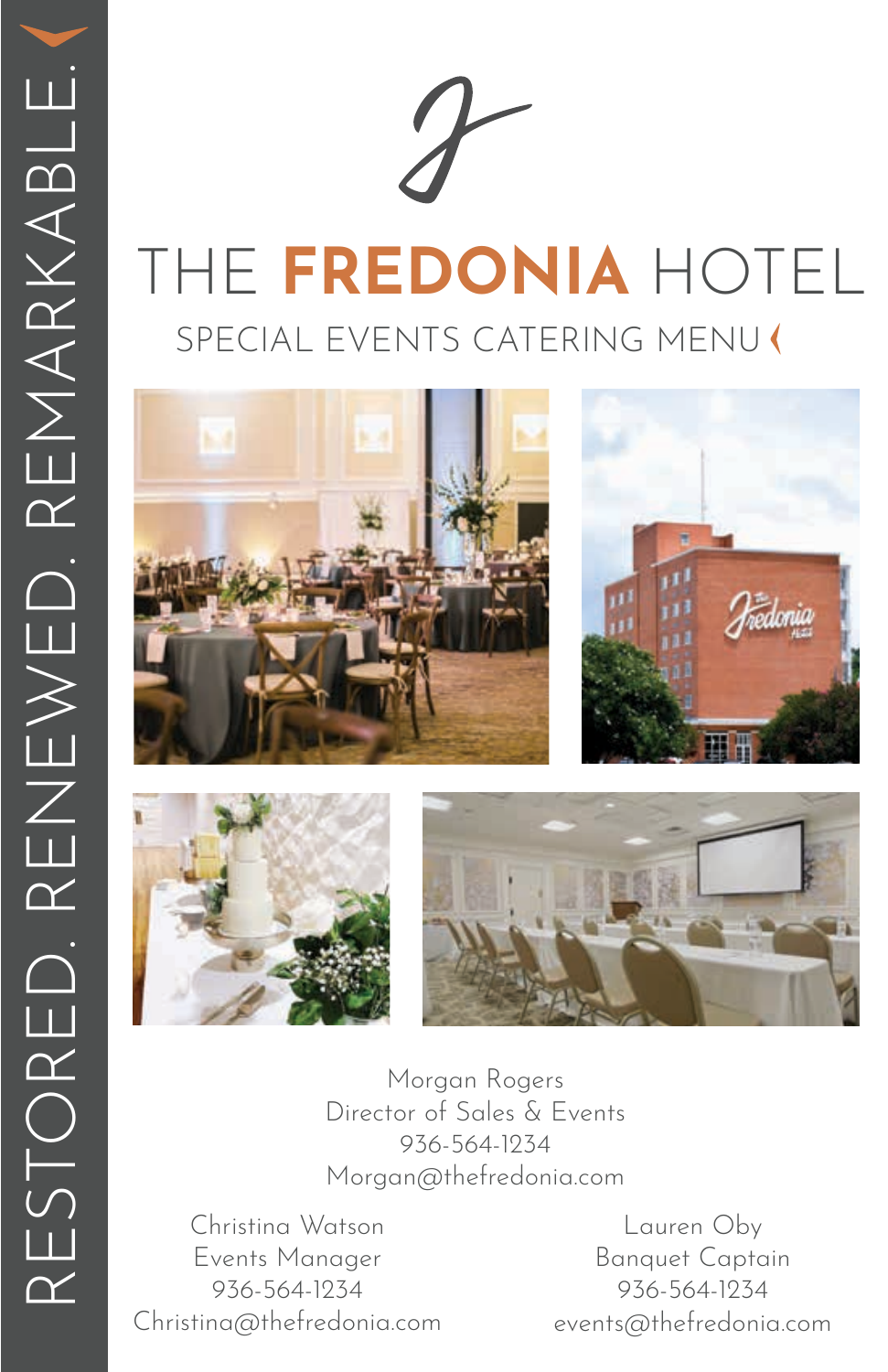# STYLES OF **SERVICE**

# FEES **& CHARGES**

A 20% Gratuity as well as 8.25% Sales Tax are added to all food and beverage

# DIETARY **REQUESTS**

# **PORTION** SIZES

Portion sizes for all meals are as follows unless otherwise noted.

> Protein - 8 oz per guest Starch - 4 oz per guest Vegetables - 4 oz per guest Desserts - 1 slice or piece Beverages - 8 oz per guest

Looking for a little more? Please let us know and we can suggest the right serving size for your group.

# **SPECIAL** ACCOMODATIONS

Something you don't see? Let our experienced chefs and events team create the perfect menu for you and your guests! Off menu items must be requested at least one month prior to events.



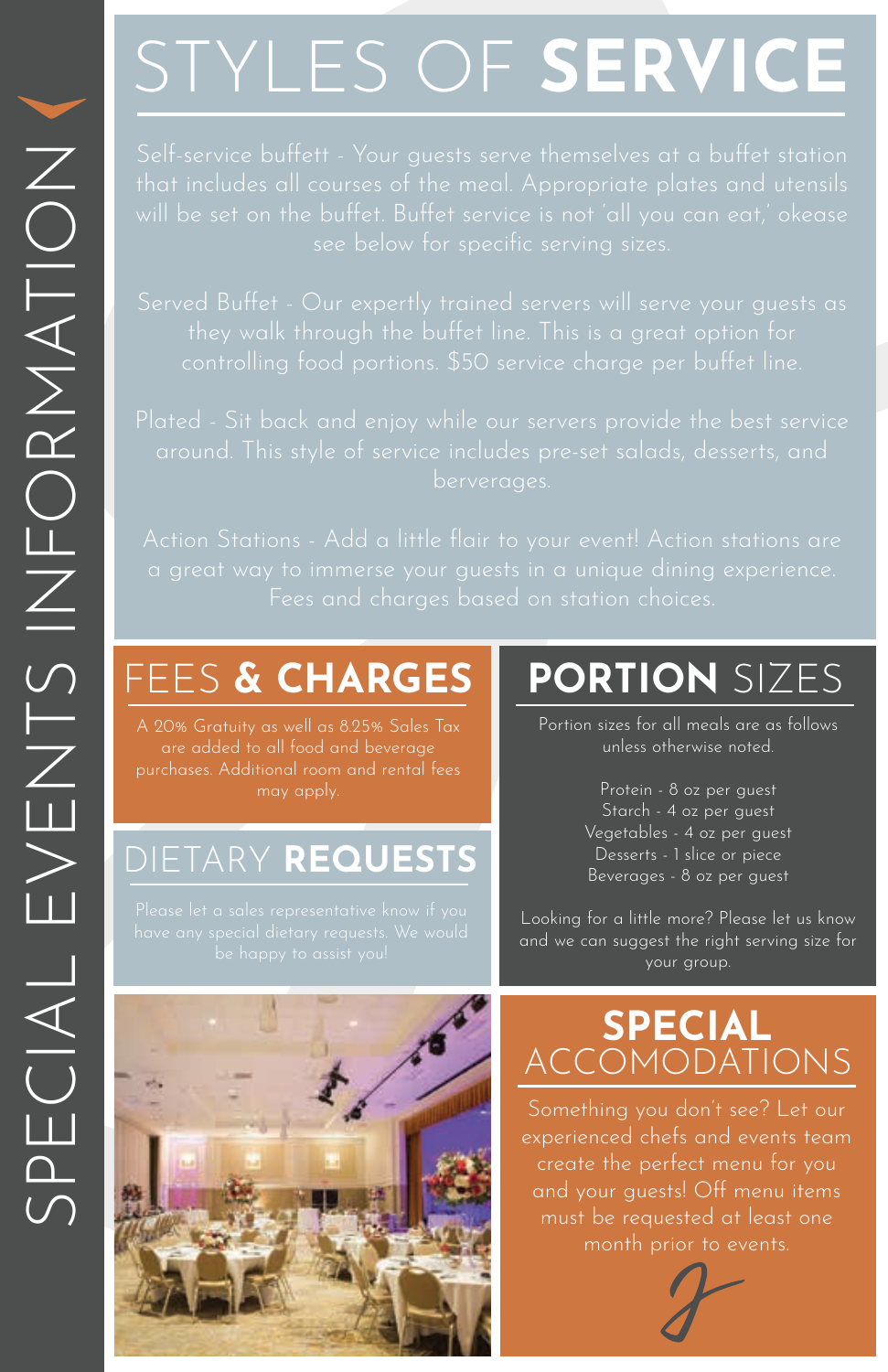# LUMBERJACK BREAKFAST | \$16 Per Guest

Fluffy Scrambeled Eggs, Country Sausage, Applewood Smoked Bacon, Home Fries, Choice of Biscuits with Gravy or Pancakes with Syrup Both for \$3 Per Guest

# BREAKFAST TACO BUFFET | \$15 Per Guest

Warm Flour Tortillas, Scrambeled Eggs, Skillet Potatoes, Pico de Gallo, Cheddar Cheese, Charred Tomato Salsa, Green Salsa Choice of Two: Bacon, Chorizo, Sausage, Diced Ham Add \$1 For Each Additional Meat

# BREAKFAST BREADS | \$10 Per Guest

Assorted Home-Made Pastries & Breads, Assorted Yogurt, and Whole Fruit

# BREAKFAST A LA CARTE

Biscuits & Gravy | \$3 Per Person Bacon, Egg, & Cheese Croissant | \$5 Each Ham or Sausage Buttermilk Biscuit | \$5 Each Honey Butter Chicken Biscuit | \$5 Each Breakfast Tacos | \$4 Per Taco -Egg & Chorizo -Bacon, Egg, & Cheese -Egg, Spinach, Mushroom & Parmesan Assorted Yogurt Cups | \$2 Each Fruit & Yogurt Plate | \$6 Each Assorted Breakfast Pastries | \$24 Per Dozen Assorted Granola Bars | \$2 Each Fredonia Granola | \$15 Per Pound Seasonal Muffins | \$18 Per Dozen

All of our freshly made breakfast meals are accompanied with freshly brewed coffee & orange juice. A 12 person minimum order is required for all breakfast meals and a dozen minimum order is required for all breakfast enhancements.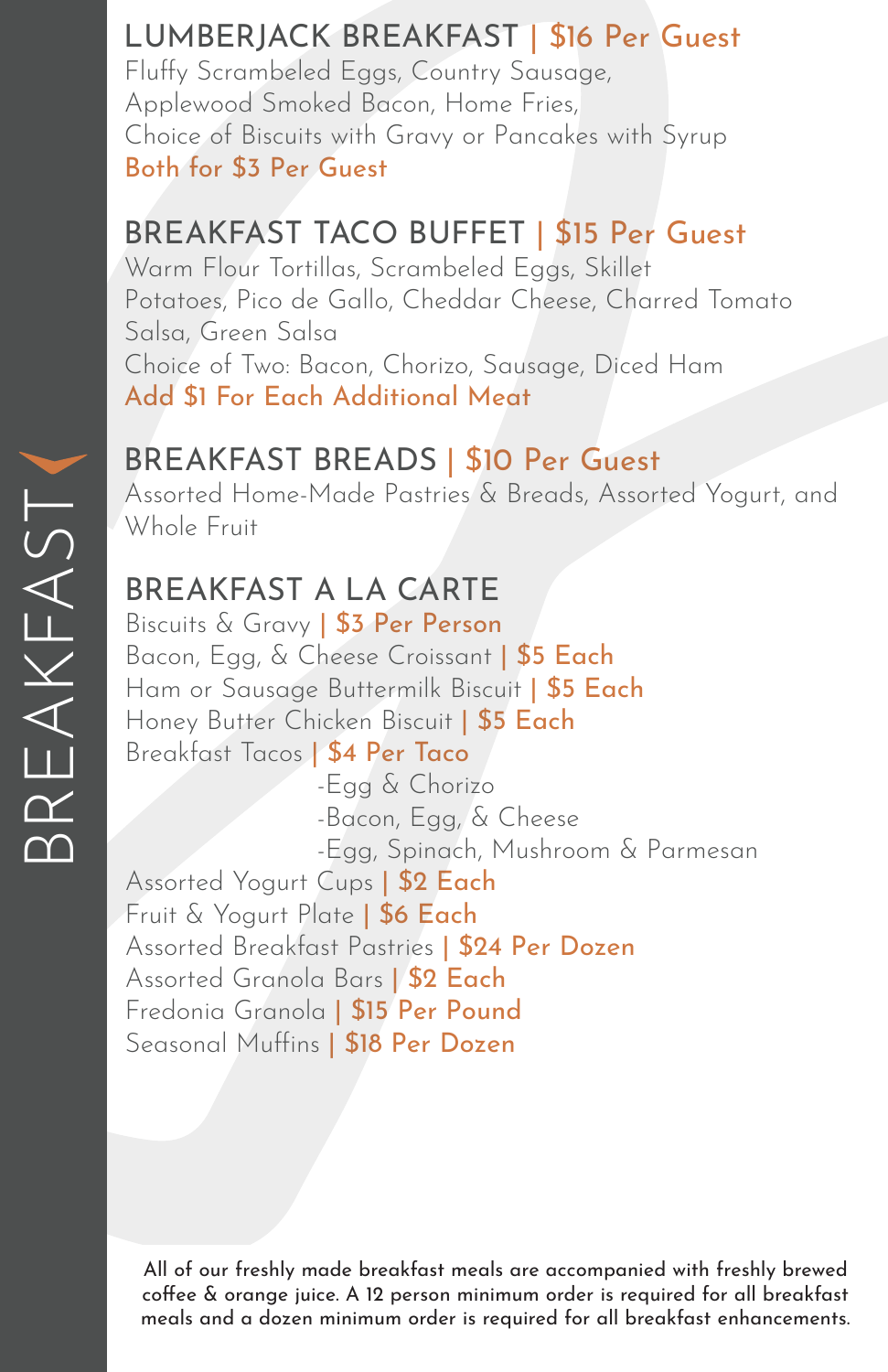# BOXED LUNCHES

Deli Sandwich - Choice of Roast Beef, Smoked Turkey or Ham, Swiss Cheese, Tomato, Lettuce, with Mayo & Mustard on the side | \$14 Served on Brioche Buns or Wheat Bread

Simple Sandwich - Choice of Chicken Fried Chicken Salad or Pimento Cheese, Lettuce, Tomato, Pickle. Served on a Croissant | \$13

Boxed Lunches include a canned soft drink or bottle of water, Chips, & a Cookie. Boxed lunches require a minimum order of ten per type.

# PLATED LUNCHES

#### Lemon Chicken

Panko Crusted Chicken Medallions Served with Mashed Potatoes and Daily Fresh Vegetables | \$13

#### Seared Flat Iron Steak 8 oz.

Served with Garlic & Chive Mashed Potatoes and Seasonal Vegetables | \$20

#### Shrimp & Grits

Jumbo Shrimp, Jalapeño Cheese Grits, Bacon, Cajun Cream Sauce Served with Grilled Pistolette Bread | \$19

#### Chipotle Salmon

Grilled Atlantic Salmon, Chipotle Vinaigrette Served with Nacho Mama's Rice and Daily Fresh Vegetables | \$16

# Trio Salad

Choice of Three: House-Made Pimento Cheese, Chicken Fried Chicken Salad, Napa Slaw, Fruit Salad | \$13

Plated lunches include only an entrée and sides. Plated lunches may only be ordered for events between the hours of 11 a.m. and 2 p.m. \*Add \$2 for Tea &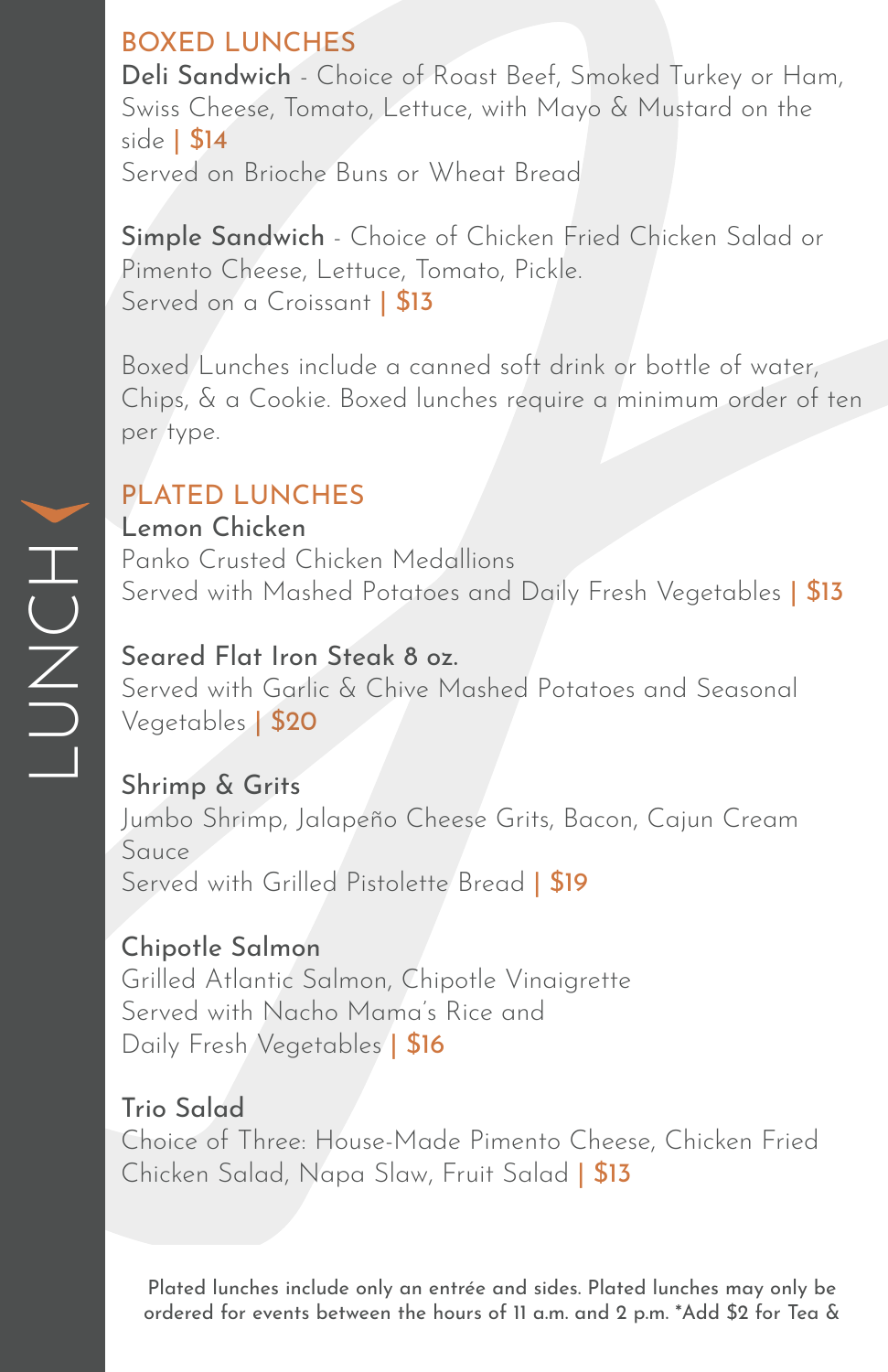#### PLATED LUNCHES New South Caesar Salad

Fried or Grilled Chicken, Chopped Romaine, Shaved Parmesan Cheese, Cornbread Crouton, Caesar Dressing | \$13 Sub Salmon for \$6 Per Guest

# Cowboy Cobb Salad

Romaine, Chicken, Bacon, Boiled Egg, Monterey Jack Cheese, Tomato & Roasted Corn, Avocado, Ranch Dressing | \$14

Plated lunches include only an entrée and sides. Plated lunches may only be ordered for events between the hours of 11 a.m. and 2 p.m. \*Add \$2 for Tea & Water\*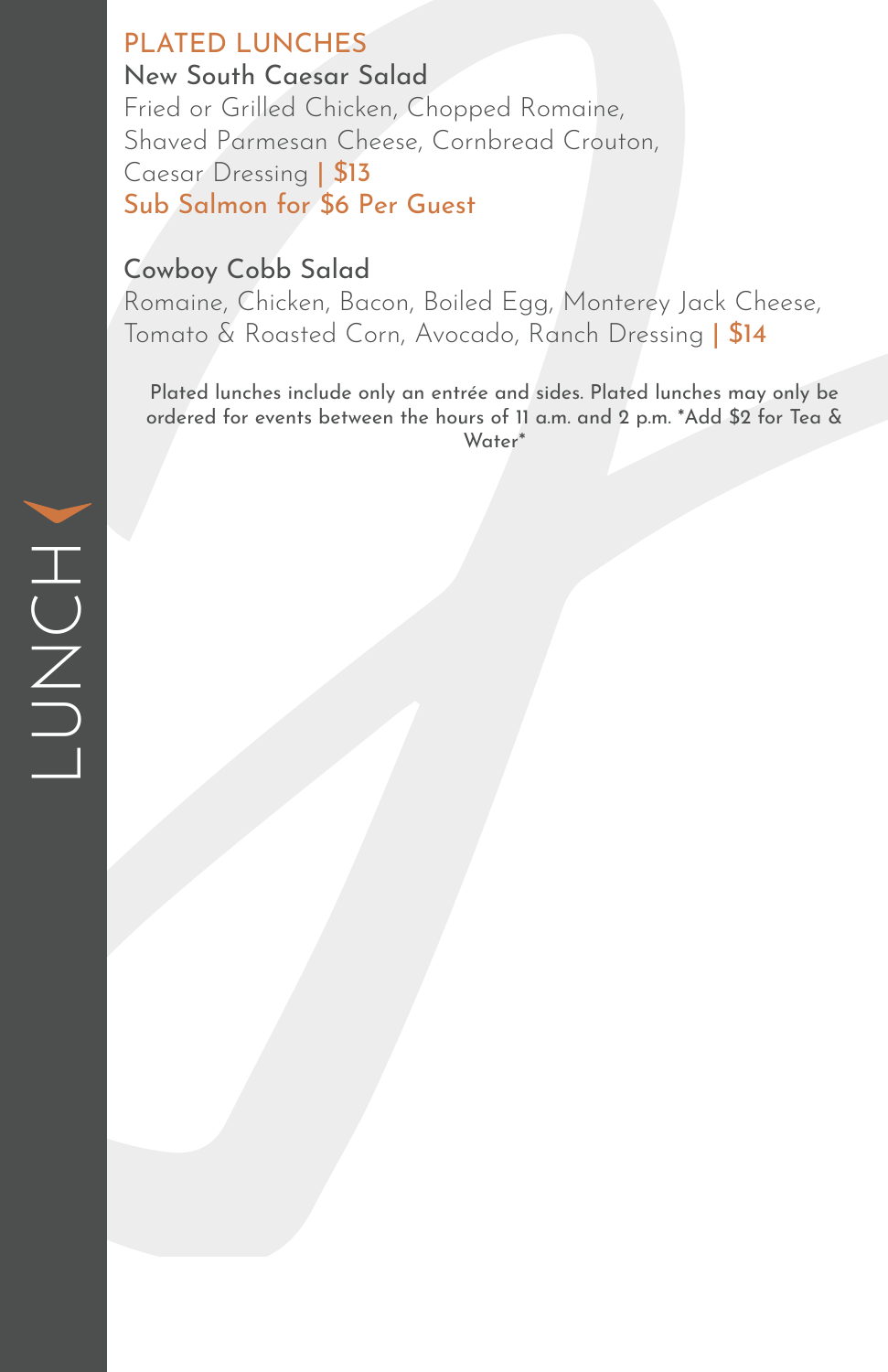### 7TH INNING STRETCH | \$10 Per Guest Fresh Hot Buttered Popcorn, Soft Pretzels with Mustard and Cheese Sauce, and Cracker Jacks

SIP & SIT | \$7 Per Guest Freshly Brewed Coffee, Assorted Soft Drinks, Water

THE ENERGIZER | \$9 Per Guest Trail Mix, Granola Bars, Whole Fresh Fruit

# DESSERTS & ADDITIONS

Individual Yogurt Cups | \$2 Each Whole Fresh Fruit | \$1.50 Per Piece Bag Pretzels or Bag Chips | \$2 Each Individual Soft Pretzel | \$3 Each Cracker Jack Bags | \$2 Each Candy Bar | \$2 Each Granola Bar | \$2 Each

Assorted Cookies | Small Cookies-\$20 Per Dozen; Large Cookies-\$36 Per Dozen Brownies | \$36 Per Dozen Lemon Bars | \$36 Per Dozen Cake Balls | \$48 Per Dozen Banana Pudding Shooters | \$48 Per Dozen Pecan Pie Bars | \$36 Per Dozen

A minimum order of one dozen is required for all desserts & additions.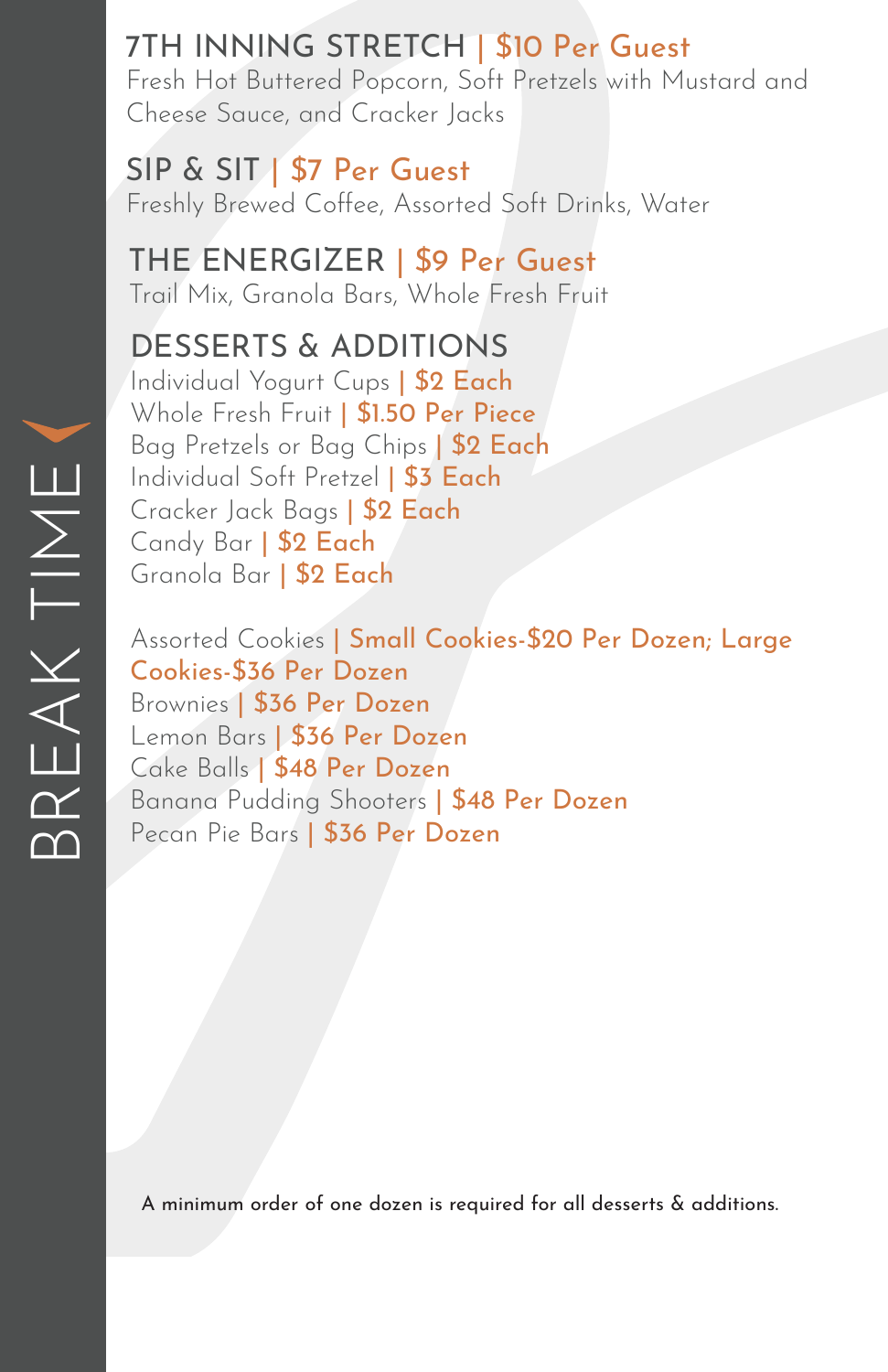EAST TEXAS FAVORITES Candied Pimento Crostini | \$24 Dozen Candied Bacon, House-Made Pimento Cheese on a Cristoni

Steak Bruschetta | \$36 Dozen Crostini, Chimichurri, Cilantro Crema, & Queso Cotija

Candied Bacon on a Stick | \$36 Dozen Caramelized Bacon with Brown Sugar and Cayenne

Grilled Chicken Tostadas | \$24 Dozen Topped with Ancho Chile Jam, Cilantro & Queso Cotija

SEAFOOD Tuna Tar Tar Tostadas | \$36 Dozen Tuna, Sesame, Soy, Ginger, Crisp Wonton, & Jalapeño

Jumbo Poached Shrimp | \$36 Dozen Cocktail Sauce, Lemon

Mini Crab Cakes | MP Gulf Coast Crab, Lemon Butter, Asian Slaw, Sesame Oil

Shrimp & Grit Tasting Spoon | \$48 Dozen Plump Shrimp atop Homestead Grits

Oysters Republic Tasting Spoon | \$48 Dozen Chorizo Collard Greens with Fried Oyster and Saffron Aoli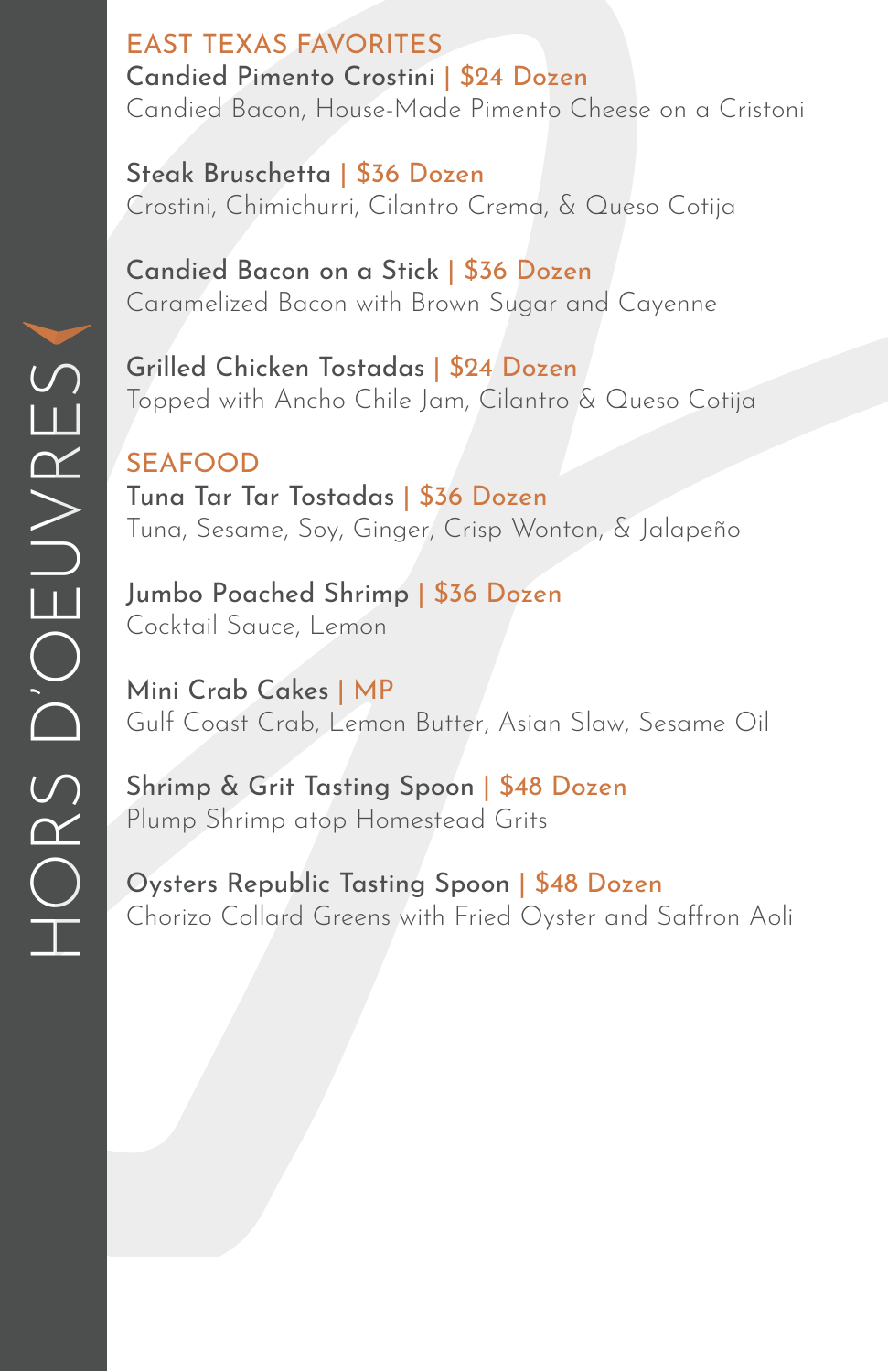VEGETARIAN Traditional Deviled Eggs | \$24 Dozen Gremalada Aioli, Mustard, Fried Caper Add Candied Bacon for \$3

Goat Cheese & Onion Jam Crostini | \$ 24 Dozen Caramelized Onions with Goat Cheese Cream, Baguetta Crostini

Fried Goat Cheese Poppers | \$28 Dozen Panko Breaded, Topped with Blueberry Glaze

Stuffed Mushrooms | \$36 Dozen Spinach, Parmesan Cheese, Balsamic Glaze

Caprese Skewers | \$18 Dozen Tomato, Fresh Mozzarella, Basil Pesto

MEAT Thai Skewers | \$24 Dozen Choice of Grilled Chicken Breast or Grilled Sirloin Marinated in Asian Spices, Served with a Thai Peanut Dipping Sauce

BLT Crostini | \$28 Dozen Bacon, Lettuce, Tomato, Baguetta Crostini with Chipotle Mayo

Steak Brochette | \$36 Dozen Marinated Ribeye, wrapped in Bacon

Chicken Fried Chicken Crostini | \$24 Dozen House Made 'Chicken Fried' Chicken Salad on a Crostini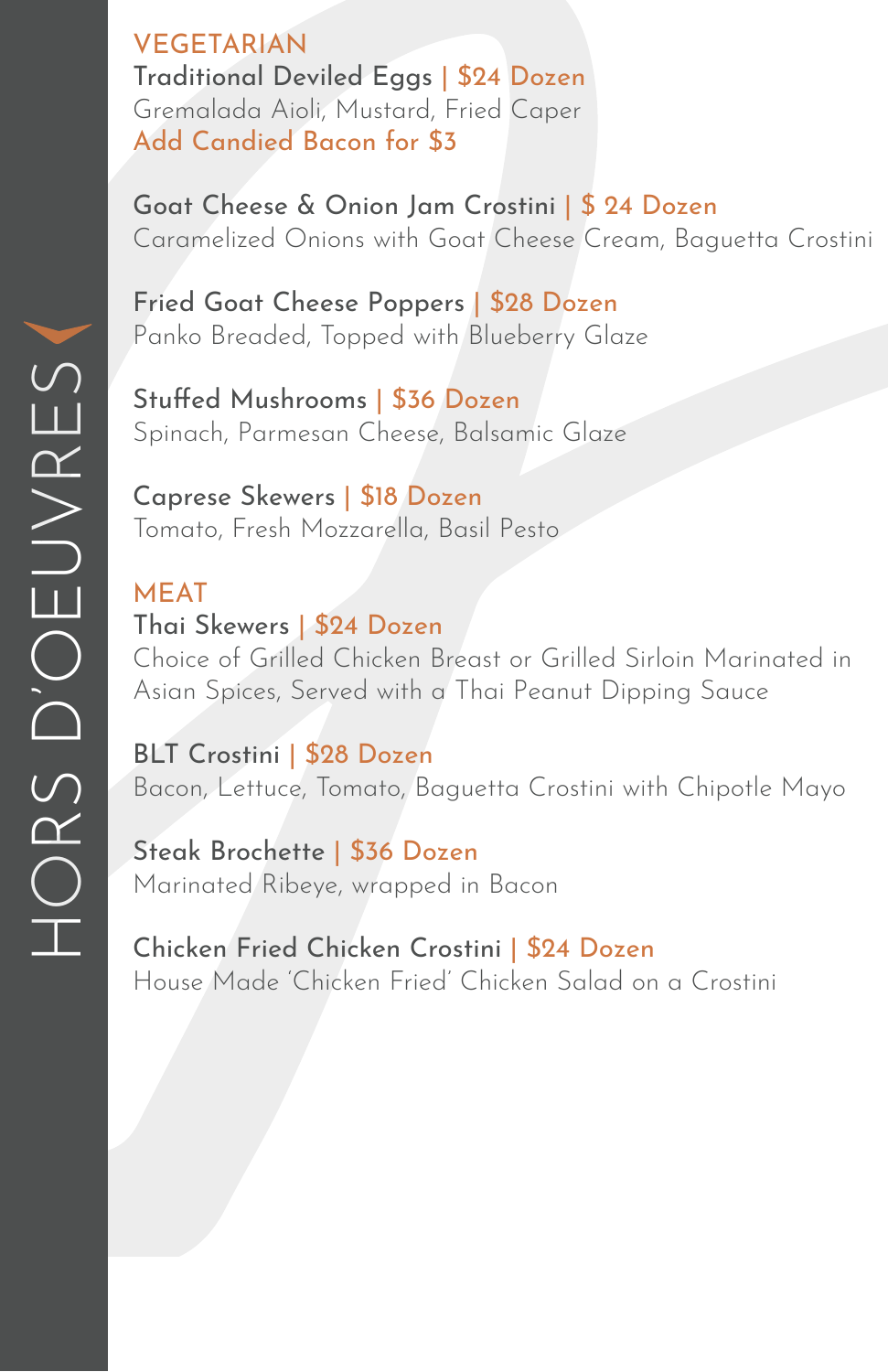# COCKTAIL SANDWICHES

Tea Sandwiches - Choice of: Pimento Cheese, Chicken Fried Chicken Salad, Cucumber & Cream Cheese, Ham & American Cheese, Turkey & Swiss Chese, Deviled Egg Sandwich | \$24 Dozen

Henny Penny Slider - Deep Fried Chicken Breast, Tossed in Sweet Heat Sauce With Candied Bacon and Lettuce, Served on a Brioche Bun,

Accompanied with House-Made Pickles | \$42 Dozen

Pulled Pork Slider - BBQ Pulled Pork, Napa Slaw Served on a Jalapeño Cheddar Bun | \$36 Dozen

Kobe Beef Sliders | \$36 Dozen Fresh Beef Slider topped with Cheddar Cheese, House-Made Pickle, Campfire Sauce, Brioche Bun

#### RECEPTION TRAYS Raw Vegetable Crudité - Raw Vegetables, Ranch Dip Serves 25: \$50; 50: \$100; 75: \$150

Hummus with Market Crudité & Toasted Pita | \$5 Per Guest Choice of Classic Hummus, Roasted Red Pepper, Black Eye Pea

Charcuterie & Imported Cheese Tray - Assortment of Cured and Sliced Meats, Olives, House-Made Pickles, Whole Grain Mustard, Assorted Cheeses, Crackers, Nuts Serves 25: \$125; 50: \$225; 75: \$300

Texas Charcuterie Tray - House-Made Pimento Cheese, Bacon Jam, Candied Jalapeño Dip, House-Made Pickles, Prosciutto, Jalapeño Cheddar Sausage, Creole Mustard, Served with Grilled Bread and Sesame Crackers Serves 25: \$125; 50: \$225; 75: \$325

Seasonal Fruit Arrangement - Served with Yogurt \$5 Per Person

Hors d'oeuvres require a two dozen minimum order.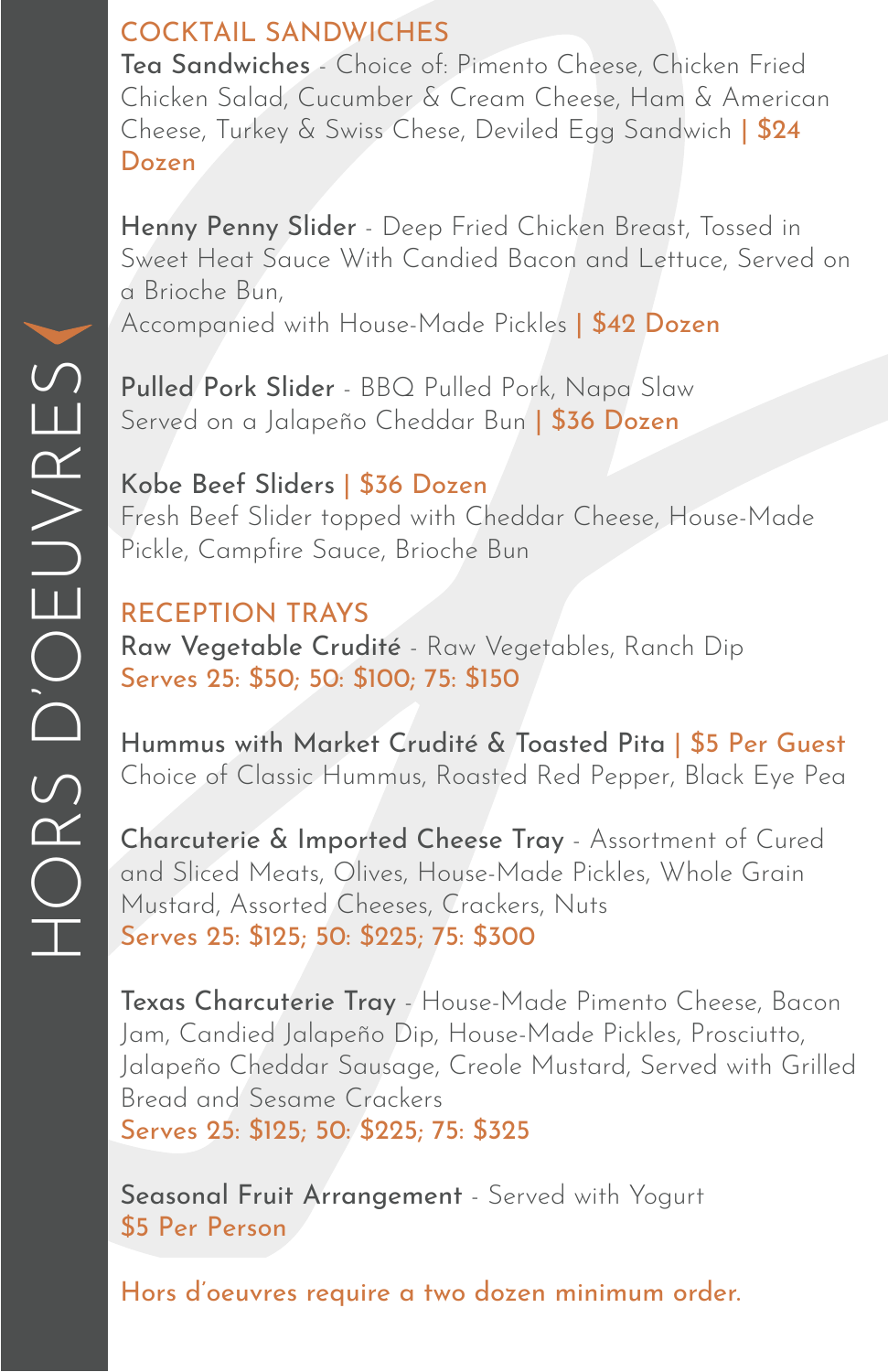# INDEPENDENCE RECEPTION

One Entrée | \$23 Per Guest - Two Entrées | \$28 Per Guest

• Grilled Chicken Breast served with Sun-Dried Tomato Cream Sauce

• Grilled Chicken Breast Served with Mushroom & Garlic Cream Sauce

• Chicken Florentine Topped with Monterey Cheese, Shaved Garlic & Spinach

• Sliced Roast Beef served with your choice of Red Wine Demi or Wild Mushroom Demi

- Panko Crusted Lemon Chicken with grilled Lemon half
- Grilled Salmon served with Lemon Cream Sauce
- Pork Chop with Jalapeño Peach Jam
- Fried Smothered Pork Chops
- Mom's Homemade Meatloaf

# SALADS (SELECT ONE)

Garden Salad, Caesar Salad, Fruit Salad, Tomato Cucumber Salad

(Plus \$2 Per Guest) - Brussels Sprout Salad, Republic Salad

# ACCOMPANIMENTS (SELECT TWO)

Nacho Mama's Rice, Garlic Mashed Potatoes, Rosemary Roasted New Potatoes, Four Cheese Macaroni Cheese, Honey Glazed Balsamic Carrots, Seasonal Roasted Vegetables, Sautéed Green Beans with Bacon & Caramelized Onion, Chorizo Collard Greens (Plus \$2 Per Guest) - Balsamic Roasted Brussels Sprouts, Grilled Asparagus, Mexican Style Street Corn

# DESSERTS (SELECT ONE)

Bread Pudding, Fresh Baked Cookies, Brownies, Seasonal Cobler, Chocolate Cake, Banana Pudding, Key Lime Pie, Cheesecake, Tres Leches, Smore's Pie, Pecan Pie Bars, Limoncello, Cream Cheese Poundcake with Strawberry.

Buffets are served with bread & butter, salad, two accompaniments, dessert, water, iced tea & coffee.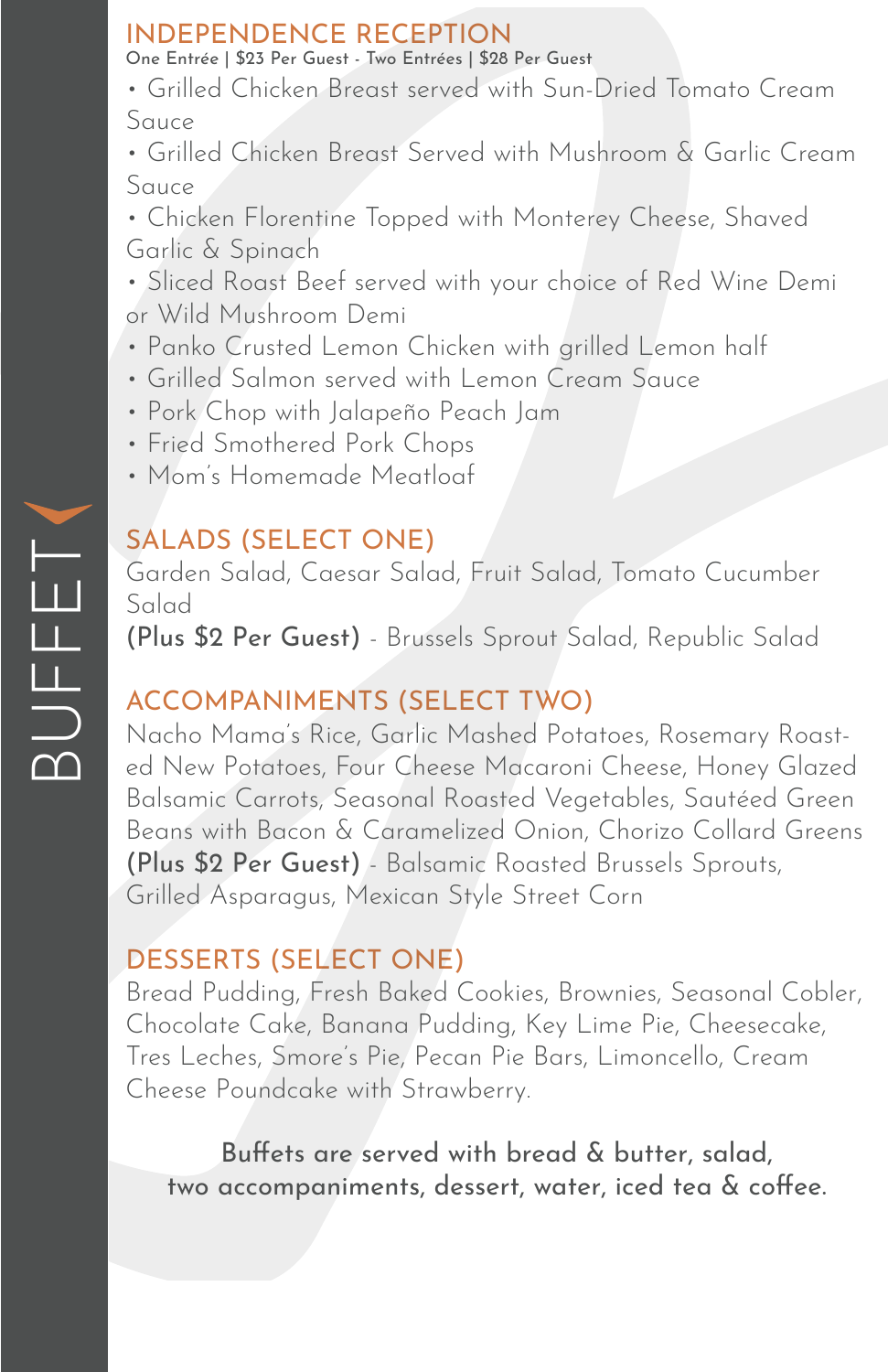HILL COUNTRY BBQ One Entrée | \$22 Per Guest; Two Entrées | \$25 Per Guest Starter: Napa Slaw or Potato Salad

Entrées: Pulled Pork, BBQ Chicken, BBQ Pork Ribs, Cheddar-Jalapeño Sausage

Accompanied With: Mac & Cheese, Baked Beans, Cornbread

Dessert: Seasonal Cobbler or Bread Pudding

ITALIAN BASICS Choice of One | \$20 Per Guest; Choice of Two | \$22 Per Guest

Starter: Mixed Green Salad or Caesar Salad

Entrées: Lasagna, Shrimp Scampi, Chicken Piccata, Chicken Scallopini

Accompanied With: Green Beans, Rosemary Potatoes or Garlic Potatoes, Garlic Bread

Dessert: New York Style Cheesecake

THE CAJUN Choice of One | \$21 Per Guest; Choice of Two | \$25 Per Guest

Starter: Mixed Green Salad or Napa Slaw

Entrées: Blackended Chicken with Creole Cream Sauce, Blackened Fish, or Fried Fish

Accompanied With: Chorizo Collards, Fried Okra, and Dirty Rice

Dessert: White Chocolate Bread Pudding

#### NACHO MAMA'S BUFFET | \$20 Per Guest

Tortilla Chips with Salsa & Chile Con Queso, Beef & Chicken Fajitas with Sautéed Peppers & Onions, Warm Flour Tortillas, Charro Beans or Black Beans, Spanish Rice, Pico de Gallo, Guacamole, Sour Cream, Cheddar Cheese, Served with Tres Leches Cake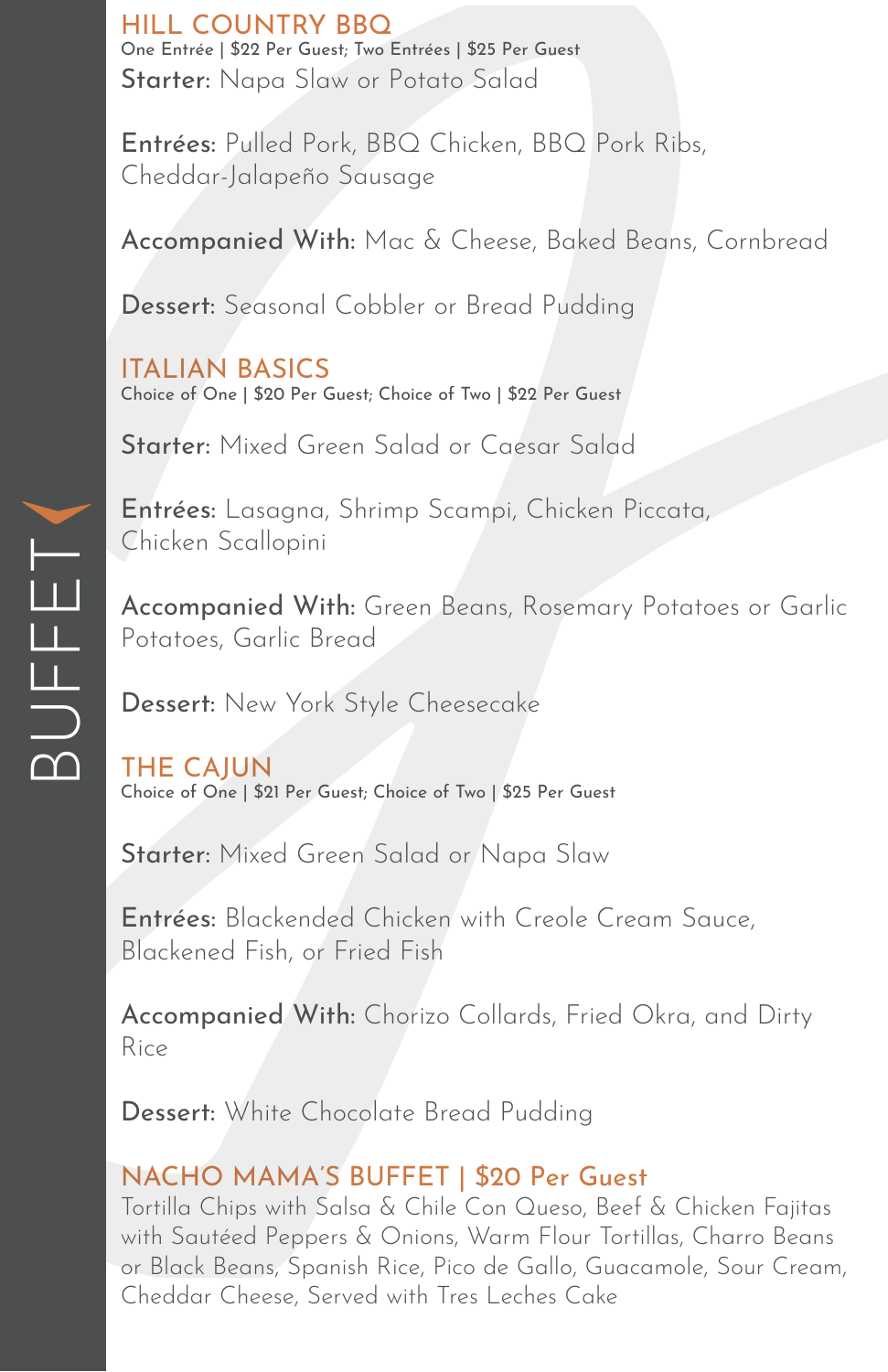BEEF 6oz. Petit Filet Mignon | MP Red Wine Demi

8oz. Filet Mignon | MP Red Wine Demi

Flat Iron Steak | MP Butter, Red Wine Demi

Ribeye Steak | MP Butter, Red Wine Demi

New York Strip | MP Butter, Red Wine Demi

#### PORK

12oz. Bone in Pork Chop | \$26 Jalapeño Peach Jam

Pork Loin with Demi Sauce | \$22 Roasted Pork Loin topped with Demi Glaze Sauce

#### **CHICKEN**

Chicken Florentine | \$25 Stuffed Chickn Brest, Spinach and Cheese, Garlic Butter Sauce

Panko Crusted Lemon Chicken | \$20 Panko Crusted Chicken

Medallions

Grilled Chicken Lombard | \$21 Balsamic Glazed Chicken with Sauteéd Spinach

#### Grilled Chicken with Picatta | \$23

Classic Cream Sauce with Capers, Tomatoes, Mushrooms and Artichokes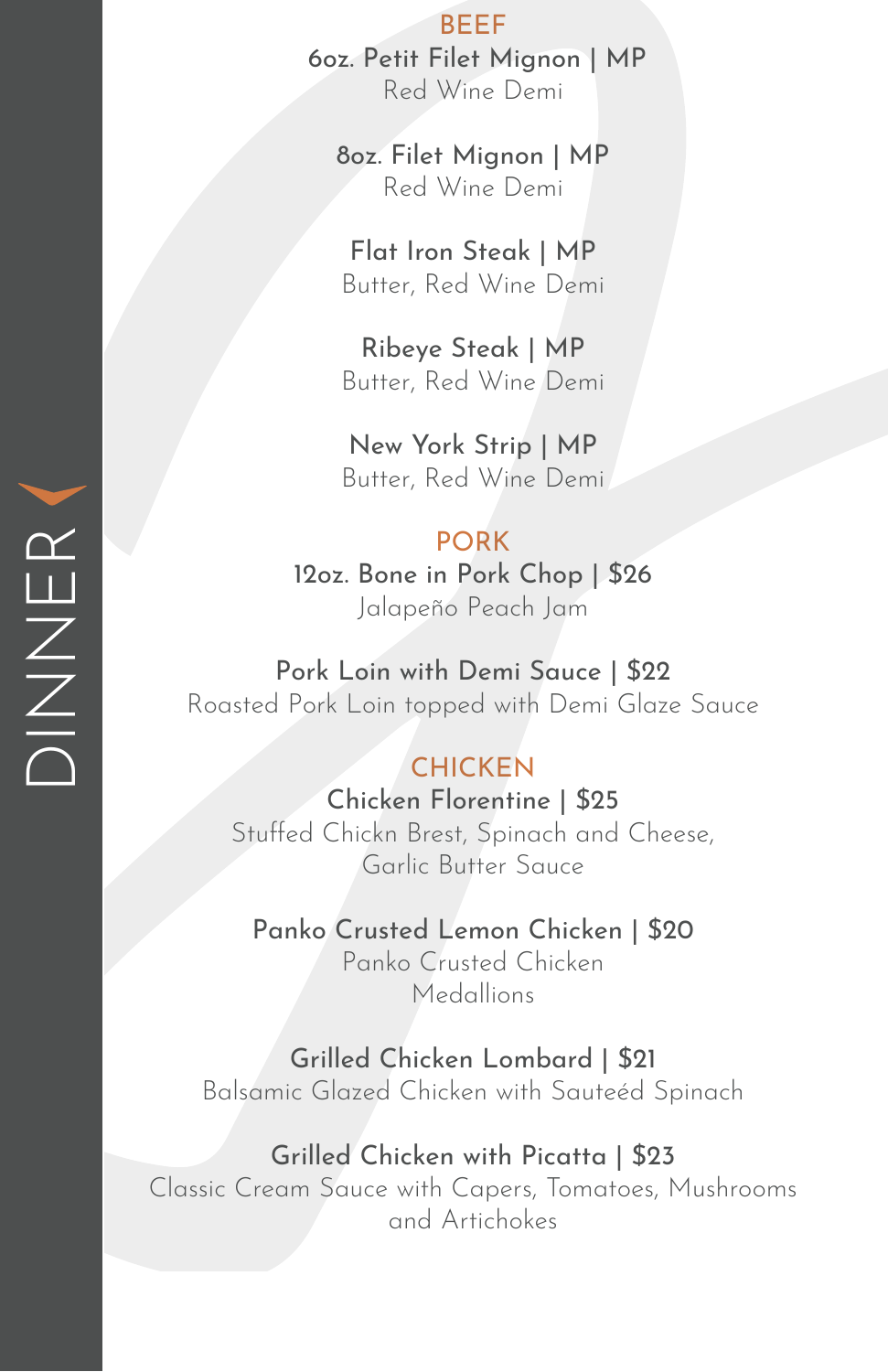#### FISH

Chipotle Salmon | \$22 Grilled Atlantic Salmon, Chipotle Vinaigrette

#### Sea Bass | \$42

Sous Vide Sea Bass, Beurre Blanc, Grilled Asparagus

#### SALADS (Select One)

Garden Salad, Caesar Salad, Fruit Salad, Tomato Cucumber Salad, (Plus \$2 Per Guest) Brussels Sprout Salad, Republic Salad

#### ACCOMPANIMENTS (Select Two)

Nacho Mama's Rice, Garlic Mashed Potatoes, Rosemary Roasted New Potatoes, Four Cheese Macaroni Cheese, Honey Glazed Balsamic Carrots, Seasonal Roasted Vegetables, Sautéed Green Beans with Bacon & Caramelized Onion, Rice Pilaf (Plus \$1 Per Guest) - Balsamic Roasted Brussels Sprouts, Grilled Asparagus, Mexican Style Street Corn, Chorizo Collard Greens

#### DESSERTS (Select One)

Key Lime Pie, Cheesecake, Texas Sheetcake, Cream Cheese Poundcake, Pecan Pie Bars, Limoncello Tarts, New York Cheesecake

Plated dinners are served with salad, two accompaniments, dessert, bread & butter, water, iced tea & coffee.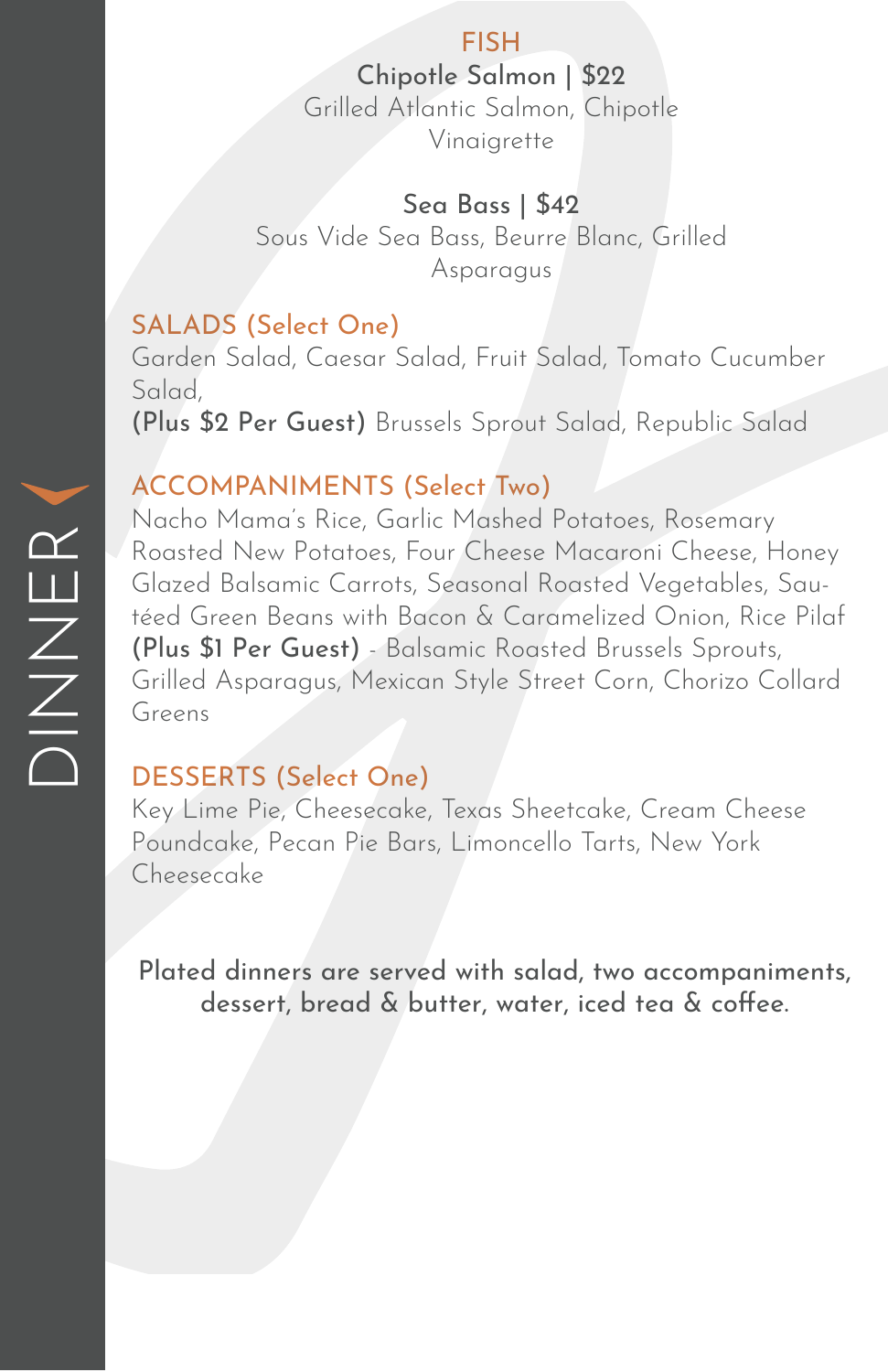## CARVING STATION | Market Price Served with Rolls and Traditional Condiments

Smoked Prime Rib, Roasted or Smoked Turkey Breast, Pit Ham

# MASHED POTATO BAR | \$10 Per Guest

Garlic Potatoes, Bacon Bits, Cheddar Cheese, Sour Cream, Green Onion Choice of one: Ground Chile Con Carne or Fried Chopped Buffalo Chicken +\$2 to add Pulled Pork, Fried Chicken, or Chile Con Carne

# MAC N' CHEESE BAR | \$12 Per Guest

Four Cheese Mac N' Cheese, Bacon, Green Chili, Green Onion Choice of one: BBQ Pulled Pork, Ground Chile Con Carne, or Fried Chopped Buffalo Chicken

### TATOR TOT BAR | \$12 Per Guest

Crispy Tator Tots, Home-Made Queso, Bacon, Green Onion, Sour Cream, Ground Chile Con Carne

# NACHO BAR | \$12 Per Guest

Corn Tortilla Chips, Salsa, Gaucamole, Chili Con Queso, Sour Cream, Sliced Jalapeños +\$2 to add on Gruene Chicken, Chorizo, or Ground Chile Con Carne

# SHRIMP & GRITS BAR | \$24 Per Guest

Jumbo shrimp in Cajun Cream Sauce, Jalapeno Cheddar Grits, Bacon, Green Onions, and Cheddar Cheese

# SMORE'S BAR | \$10 Per Guest

Assorted Graham Crackers, Chocolates, and Marshmallows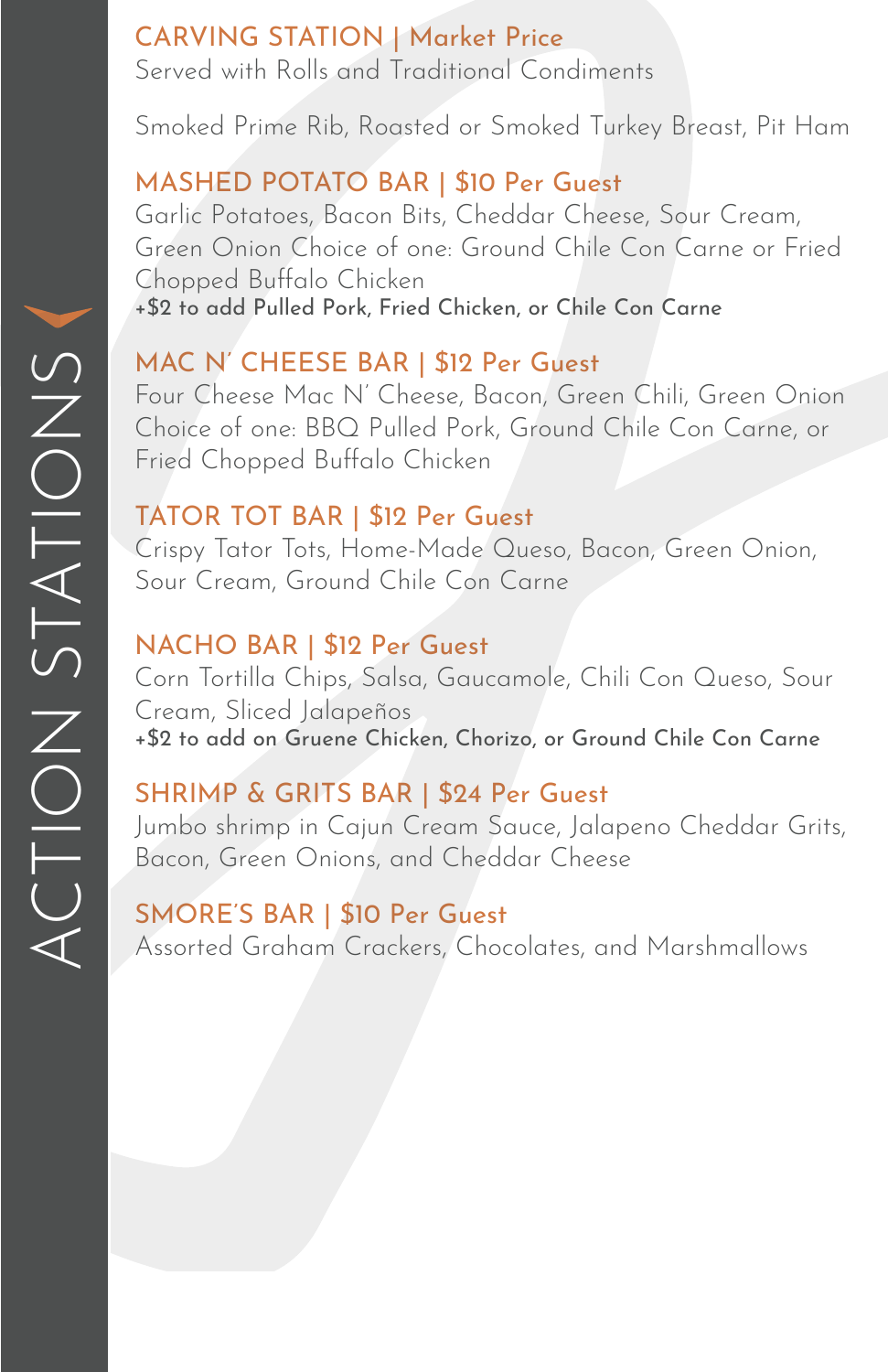Freshly Brewed Coffee | \$3 Per Person Hot Chocolate | \$3 Per Person Iced Tea | \$3 Per Person

Canned Soft Drinks | \$2 each

Bottled Water | \$2 each

Fresh Squeezed Orange Juice | \$3 Per Person

Old Fashioned Lemonade | \$3 Per Person

All menu items are subject to 8.25% sales tax and a 20% service charge.

Prices and fees are subject to change.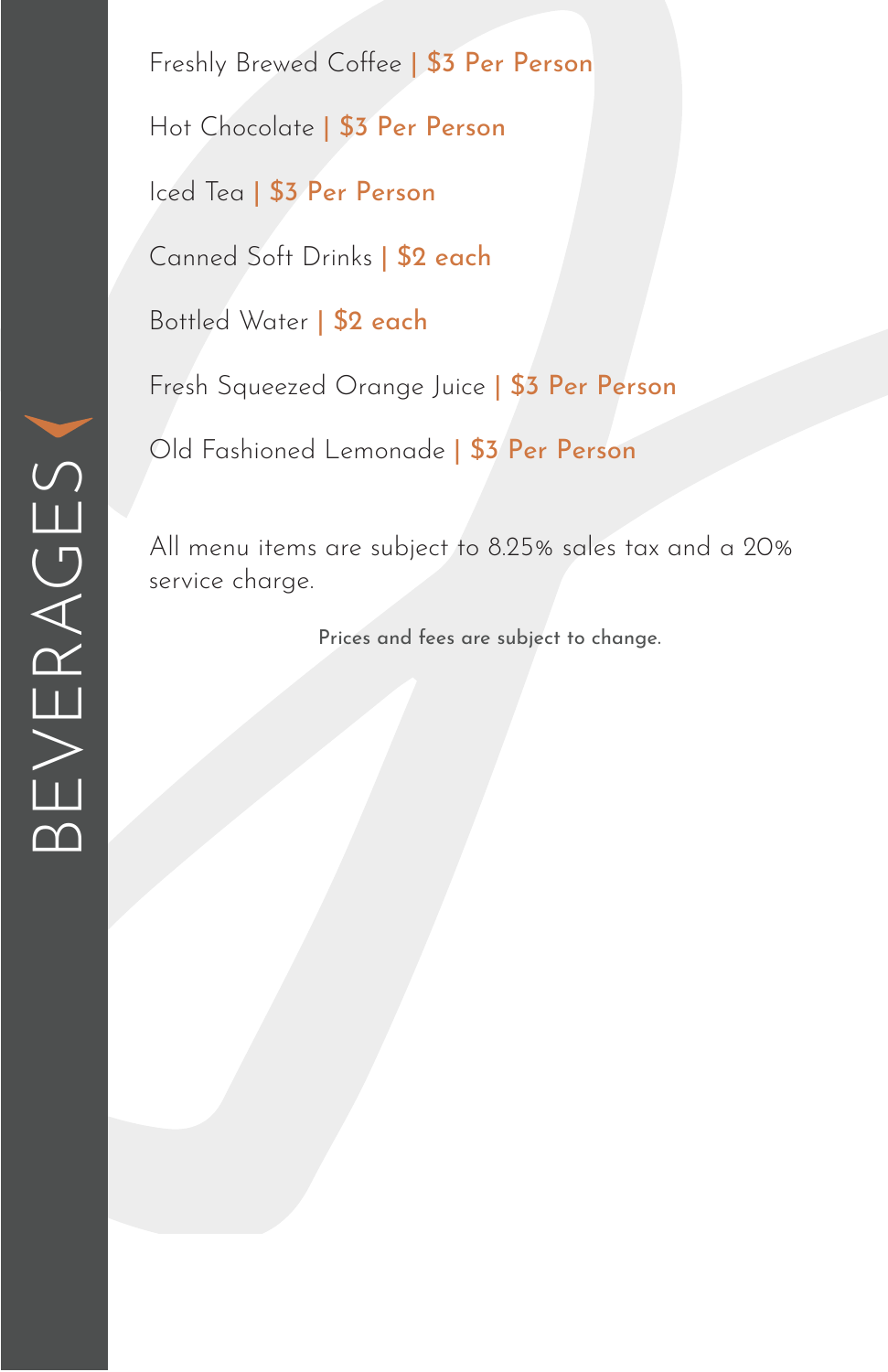### OPEN BAR

\$200 Set-up per Bar House Beer, House Wine, Choice of Well or Premium Liquor Host Pays by Consumption Billed to Master

# CASH BAR

\$200 Set-up per Bar House Beer, House Wine, Choice of Well or Premium Liquor Guests Pay Per Drink

### **COCKTAIL**

\$100 Service Charge House Beer and House Wine Only \$15 Additional Fee to Serve Liquor Host Pays by Consumption Billed to Master

\*Will not be a full bar set up.

# MIMOSA BAR

\$75 Set-up Fee \$8 Per Person

House Champagne with choice of 3 Juices and 3 Fruits Juices: Orange, Pineapple, Limeade, Pomegranate, Grapefruit and Cranberry. Fruits: Strawberries, Blueberries, Blackberries, Raspberries, Limes, Oranges, Mint, and Pineapple

Prices and fees are subject to change.